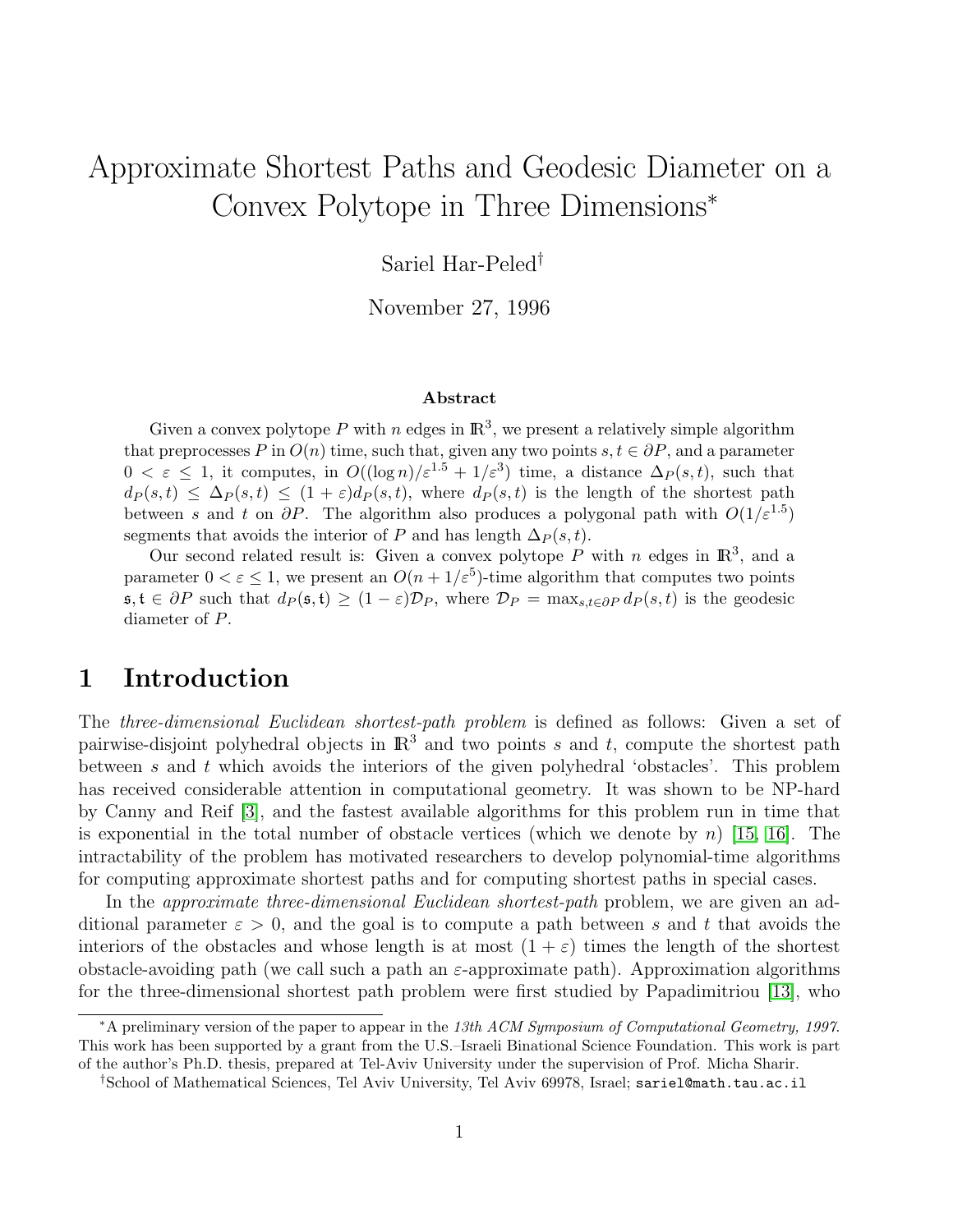gave an  $O(n^4(L + \log(n/\varepsilon))^2/\varepsilon^2)$ -time algorithm for computing an  $\varepsilon$ -approximate shortest path, where  $L$  is the number of bits of precision in the model of computation. A rigorous analysis of Papadimitriou's algorithm was recently given by Choi et al. [\[5\]](#page-13-1). A different approach was taken by Clarkson [\[6\]](#page-13-2), whose algorithm computes an  $\varepsilon$ -approximate shortest path in close to  $O(n^2/\varepsilon^4 \log^{O(1)} n)$  time (the complexity of Clarkson's algorithm depends also on an additional accuracy parameter).

In a companion paper [\[9\]](#page-13-3), we present an improved solution to an extended variant of the problem: Given a polyhedral environment V, and a point  $s \in V$ , and a parameter  $\varepsilon > 0$ , preprocess them into a data-structure that supports fast  $\varepsilon$ -approximate shortest path queries from s to any  $t \in V$ . The preprocessing takes roughly  $O((n^4/\varepsilon^6) \log^2(n) \log^2(1/\varepsilon) + (n^2/\varepsilon^8) \log^5(1/\varepsilon))$ time and the size of the data structure is  $O(n^2/\varepsilon^{4+\delta})$ , for any  $\delta > 0$  (the time complexity of the algorithm depends also on an additional accuracy parameter, since it uses Clarkson algorithm [\[6\]](#page-13-2)), and a query can be answered in  $O(\log(n/\varepsilon))$  time.

The problem of computing a shortest path between two points along the surface of a single convex polytope is an interesting special case of the three-dimensional Euclidean shortest-path problem. Sharir and Schorr [\[17\]](#page-14-3) gave an  $O(n^3 \log n)$  algorithm for this problem, exploiting the property that a shortest path on a polyhedron unfolds into a straight line segment. Mitchell et al. [\[12\]](#page-14-4) improved the running time to  $O(n^2 \log n)$ ; their algorithm works for non-convex polyhedra (or polyhedral surfaces) as well. Chen and Han [\[4\]](#page-13-4) gave another algorithm with an improved running time of  $O(n^2)$ . It is a rather long-standing and intriguing open problem whether the shortest path on a convex polytope can be computed in subquadratic time. This has motivated the problem of finding near-linear algorithms that produce only an approximation of the shortest path. That is, we are given a convex polytope  $P$  with n vertices, two points s and t on its surface, and a positive real number  $\varepsilon$ . Let  $\pi_P(s, t)$  denote any shortest path between s and t along the surface of P, and let  $d_P(s, t)$  denote its length  $(\pi_P(s, t))$  is usually, but not always, unique). We want to compute a path on the surface of P between s and t whose length is at most  $(1+\varepsilon)d_P(s,t)$ .

The first result in this direction is by Hershberger and Suri [\[11\]](#page-14-5). They present a simple algorithm that runs in  $O(n)$  time, and computes a path whose length is at most  $2d_P(s, t)$ . Using the algorithm of [\[11\]](#page-14-5), Agarwal et al. [\[2\]](#page-13-5) present a relatively simple algorithm that computes an  $\varepsilon$ -approximate shortest path, this is a path on  $\partial P$  between the points  $s, t \in \partial P$  whose length is at most  $(1+\varepsilon)d_P(s,t)$ , for any prescribed  $0 < \varepsilon \leq 1$ , where the running time of the algorithm is  $O(n \log(1/\varepsilon) + 1/\varepsilon^3).$ 

In this paper we extend the analysis of [\[2\]](#page-13-5) to solve two problems involving approximate shortest paths on convex polytopes in  $\mathbb{R}^3$ . In both problems, our solutions are much faster than the best known algorithms for the corresponding exact problems.

Approximate shortest paths queries. In Section [3.1,](#page-4-0) we present an alternative to the algorithm of [\[11\]](#page-14-5) that receives as input a convex polytope  $P$  with  $n$  edges and preprocesses  $P$  in  $O(n)$  time, such that for any  $s, t \in \partial P$ , one can compute, in  $O(\log n)$  time, a number  $\Delta_P(s, t)$ , such that  $d_P(s, t) \leq \Delta_P(s, t) \leq 8d_P(s, t)$ . In Section [3.2,](#page-8-0) we modify the algorithm of [\[2\]](#page-13-5), so that it uses the new algorithm instead of the algorithm of [\[11\]](#page-14-5). This results in an algorithm with  $O(n)$ preprocessing time, such that for any  $s, t \in \partial P$  and  $0 < \varepsilon \leq 1$ , it computes a length  $\Delta_P(s, t)$ of an  $\varepsilon$ -approximate shortest path between s and t on  $\partial P$ , in  $O((\log n)/\varepsilon^{1.5} + 1/\varepsilon^3)$  time. In contrast, the fastest known algorithm for computing a data-structure that supports queries of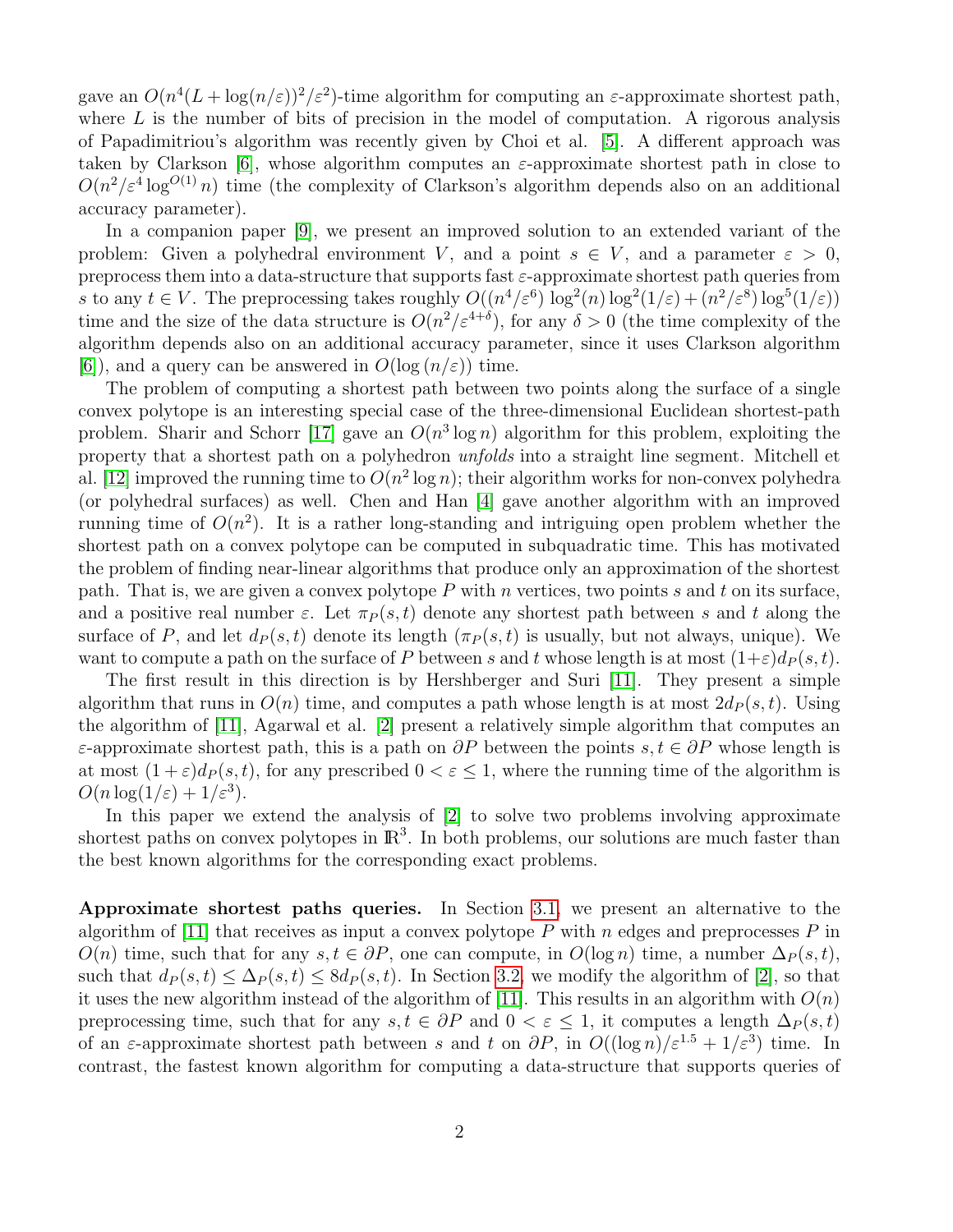computing the length of the exact shortest path between any pair of points on  $\partial P$  is due to [\[1\]](#page-13-6); it requires  $O(n^6m^{1+\delta})$  space and preprocessing time, for any  $\delta > 0$ , and answers a query in [1], it requires  $O(n^m)$  space and preprocessing time, for any  $0 > 0$ , and answers a query  $O((\sqrt{n}/m^{1/4}) \log m)$  time, where  $1 \leq m \leq n^2$  (the constants of proportionality depends on  $\delta$ ).

Approximate geodesic diameter. We present in Section [4](#page-9-0) an algorithm that computes, for a given convex polytope P with n edges in  $\mathbb{R}^3$ , and a parameter  $0 < \varepsilon \le 1$ , two points  $\mathfrak{s}, \mathfrak{t} \in \partial P$ such that  $d_P(\mathfrak{s}, \mathfrak{t}) \geq (1-\varepsilon)\mathcal{D}_P$ , where  $\mathcal{D}_P = \max_{s,t \in \partial P} d_P(s,t)$  is the *geodesic diameter* of P. The running time of the algorithm is  $O(n + 1/\varepsilon^5)$ . In contrast, the fastest known algorithm for the exact geodesic diameter takes  $O(n^8 \log n)$  time (see [\[1\]](#page-13-6)).

The paper is organized as follows. Section [2](#page-2-0) introduces the required terminology and establishes some initial properties, mostly taken or adapted from [\[2\]](#page-13-5). In Section [3](#page-3-0) we describe the algorithm for answering arbitrary two-point approximate shortest-path queries. In Section [4](#page-9-0) we derive an algorithm for approximating the geodesic diameter of a convex polytope in  $\mathbb{R}^3$ . We conclude in Section [5](#page-12-0) by mentioning a few open problems.

## <span id="page-2-0"></span>2 Preliminaries

We begin with some terminology and some initial observations, most of them taken or adapted from [\[2\]](#page-13-5). Let P be a convex polytope with n edges in  $\mathbb{R}^3$ . For a face f of P, we denote by  $H_f$ the plane passing through f. Given a set  $A \subseteq \mathbb{R}^3$ , and a real number  $r \geq 0$ , let  $A_r$  denote the Minkowski sum  $A \oplus B_r$ , where  $B_r$  is a ball of radius r about the origin; that is,

$$
A_r = \left\{ x \mid \inf_{y \in A} |x - y| \le r \right\}.
$$

For a convex polytope P and for  $x \in \partial P$ , let  $F_{P,r}(x) = \left\{ y \mid y \in \partial P_r, |x - y| = r \right\}$  be the set of points of  $\partial P_r$  'corresponding' to x. See Figure [1](#page-5-0) for an example of such an inflated polytope, and see [\[2\]](#page-13-5) for (straightforward) details concerning the structure of  $P_r$  and of  $F_{P,r}$ .

For any plane H that avoids the interior of P, the positive half-space  $H^+$  (resp. negative half-space  $H^-$ ) bounded by H is the one containing P (resp. avoiding the interior of P); these half-spaces are assumed to be closed. Such a plane H is a supporting plane of P if  $\partial P \cap H \neq \emptyset$ .

Given a positive number  $r \in \mathbb{R}$ , we denote by  $T_r(p) = r \cdot p$  the linear scaling of  $\mathbb{R}^3$  by the factor r. Given two points  $p, q \in \mathbb{R}^3$  such that  $q \neq 0$ , we denote by  $ray(p, q)$  the ray emanating from p in the direction of q; that is,  $ray(p, q) = \{p + tq | t \ge 0\}.$ 

Given two curves<sup>[1](#page-2-1)</sup>  $\gamma_1, \gamma_2$  in  $\mathbb{R}^3$  that share an endpoint, we denote by  $\gamma_1 \parallel \gamma_2$  the curve resulting from concatenating  $\gamma_1$  to  $\gamma_2$ . For a curve  $\gamma \subset \mathbb{R}^3$  and for  $a, b \in \gamma$ , we denote by  $\gamma(a, b)$ the portion of  $\gamma$  between a and b. An *outer path* of a convex body K is a curve  $\gamma$  connecting two points on  $\partial K$  and disjoint from the interior of K. The length of a curve  $\gamma$  is denoted by  $|\gamma|$ .

The following well-known theorem implies that any outer path of P connecting two points  $s, t \in \partial P$  must be of length at least  $d_P(s, t)$ , where, as above,  $d_P(s, t)$  denotes the length of the shortest path between s and t on  $\partial P$ .

<span id="page-2-2"></span><span id="page-2-1"></span><sup>&</sup>lt;sup>1</sup>By a curve we mean the image of a 1-1 continuous mapping of the unit interval [0, 1] into  $\mathbb{R}^3$ .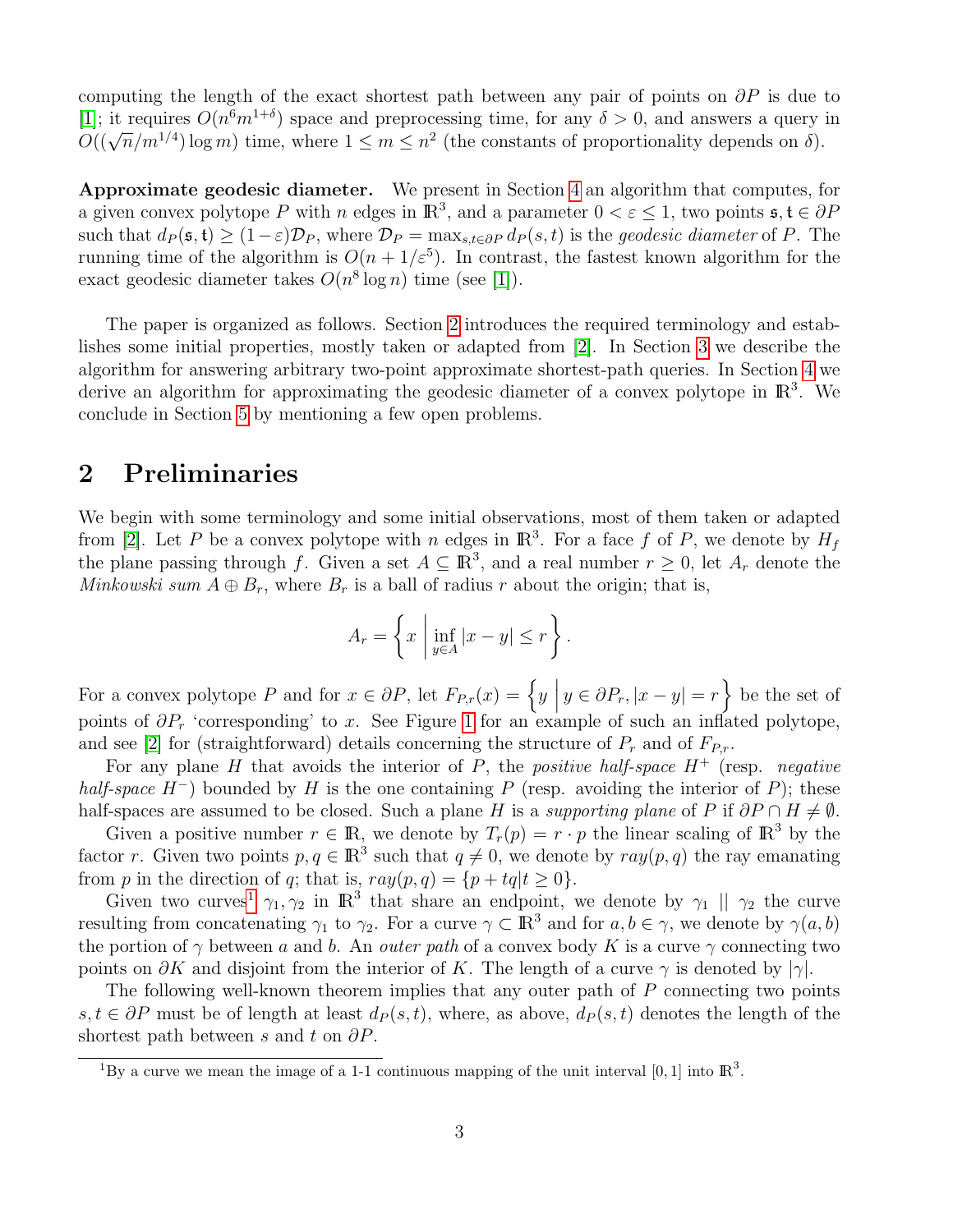**Theorem 2.1** ([\[14\]](#page-14-6)) Let F be the boundary of a convex body K, and  $\gamma$  a curve that does not meet the interior of K and connects points s and t on F. Then the length of  $\gamma$  is at least the shortest distance  $d_K(s,t)$  between its endpoints along the surface F; it is strictly greater than this distance if the curve does not lie entirely on F.

<span id="page-3-1"></span>**Lemma 2.2** ([\[2\]](#page-13-5)) Let P be a convex polytope in  $\mathbb{R}^3$ , let s, t be any two points on  $\partial P$ , let  $0 <$  $\varepsilon$  < 1 be an arbitrary parameter, and let  $r > 0$ . For any  $s_r \in F_{P,r}(s)$ ,  $t_r \in F_{P,r}(t)$ , there exists an  $\varepsilon < 1$  be an arourary parameter, and let  $t > 0$ . For any  $s_r \in T_{P,r}(s)$ ,  $t_r \in T_{P,r}(t)$ , there exists an outer path of  $P_r$  connecting  $s_r$  with  $t_r$ , whose length is at most  $(1 + \varepsilon/2)d_P(s,t) + 2\pi r + 100r/\sqrt{\varepsilon}$ .

Lemma [2.2](#page-3-1) implies the following:

<span id="page-3-3"></span>**Lemma 2.3** Let P, Q be convex polytopes in  $\mathbb{R}^3$ , let  $0 < \varepsilon < 1$  be an arbitrary parameter, and let  $r > 0$ . If  $P \subset Q \subset P_r$  then for any two points  $s, t \in \partial P$  we have  $d_P(s,t) \leq d_Q(s',t') + 2r \leq$  $\begin{array}{l}\n\text{(a)} \quad \text{(b)} \quad \text{(c)} \quad \text{(d)} \quad \text{(e)} \quad \text{(e)} \quad \text{(f)} \quad \text{(g)} \quad \text{(h)} \quad \text{(i)} \quad \text{(j)} \quad \text{(k)} \quad \text{(k)} \quad \text{(l)} \quad \text{(l)} \quad \text{(l)} \quad \text{(l)} \quad \text{(l)} \quad \text{(l)} \quad \text{(l)} \quad \text{(l)} \quad \text{(l)} \quad \text{(l)} \quad \text{(l)} \quad \text{(l)} \quad \text{(l)} \quad \text{(l)} \quad \text{(l)} \quad \text{(l)} \quad \text{(l)} \quad \text$  $\eta_s, \eta_t$  denote the outward normals of P at s, t, respectively.

*Proof:* Let  $s_r = ray(s, \eta_s) \cap F_{P,r}(s)$ , and  $t_r = ray(t, \eta_t) \cap F_{P,r}(t)$ . Clearly,  $|ss_r| = |tt_r| = r$ .

Let  $\sigma'$  be a shortest path connecting  $s_r$  to  $t_r$  on  $\partial P_r$ . By Lemma [2.2](#page-3-1) and Theorem [2.1,](#page-2-2) we Let  $\sigma$  be a shortest path connecting  $s_r$  to  $t_r$  on  $\sigma r_r$ . By Lemma 2.2 and Theorem 2.1, we<br>have  $|\sigma'| \leq (1+\varepsilon/2)d_P(s,t) + 2\pi r + 100r/\sqrt{\varepsilon}$ . Let  $\sigma = s's_r || \sigma' || t_r t'$ . Clearly,  $\sigma \cap int Q = \emptyset$ , have  $|0| \le (1 + \varepsilon/2)dp(s, t) + 2\pi r + 100r/\sqrt{\varepsilon}$ . Let<br>and  $|\sigma| \le (1 + \varepsilon/2)d_P(s, t) + (2\pi + 2)r + 100r/\sqrt{\varepsilon}$ .

By Theorem [2.1,](#page-2-2)

$$
d_P(s,t) \le |ss'| + d_Q(s',t') + |t't| \le |\sigma| + 2r \le (1+\varepsilon/2)d_P(s,t) + (2\pi+4)r + 100r/\sqrt{\varepsilon}.
$$

 $\Box$ 

Let  $P \subseteq \mathbb{R}^3$  be a convex polytope. A *point-normal pair* on P is an ordered pair  $(p, \eta_p)$ such that (1)  $p \in \partial P$ , (2) the plane  $H(p, \eta_p)$  that passes through p and whose normal is  $\eta_p$  is a supporting plane of P, and (3)  $\eta_p$  is an outward normal to P at p. As above, we denote by  $H^+(p,\eta_p)$  the closed halfspace containing P that is bounded by  $H(p,\eta_p)$ . For any  $\delta > 0$ , we call a collection S of point-normal pairs on P a  $\delta$ -dense set if for any point-normal pair  $(q, \eta_q)$ on P, there exists a  $(p, \eta_p) \in S$  such that  $|pq| \leq \delta$ , and the angle between  $\eta_p$  and  $\eta_q$  is at most δ. Let  $P(S)$  denote the intersection of all the halfspaces corresponding to elements of S, i.e.,  $P(S) = \bigcap_{(p,\eta_p)\in S} H^+(p,\eta_p).$ 

<span id="page-3-2"></span>**Lemma 2.4 (2)**) Given a convex polytope P in  $\mathbb{R}^3$  having n edges and contained in a unit ball, then one can construct, in  $O(n + (1/\varepsilon^2) \log(1/\varepsilon))$  time, an  $\varepsilon$ -dense set S of P, such that  $|S| = O(1/\varepsilon^2)$ , and  $P \subseteq P(S) \subseteq P_{2\varepsilon^2}$ .

# <span id="page-3-0"></span>3 Approximate Shortest-Path Queries on a Convex Polytope

Let P be a given convex polytope in  $\mathbb{R}^3$  with n edges. In this section we present an algorithm that preprocesses  $P$  in linear time, into a linear-size data structure, such that given any two query points  $s, t \in \partial P$  and a parameter  $0 < \varepsilon \leq 1$ , one can compute, in  $O((\log n)/\varepsilon^{1.5} + 1/\varepsilon^3)$  time, an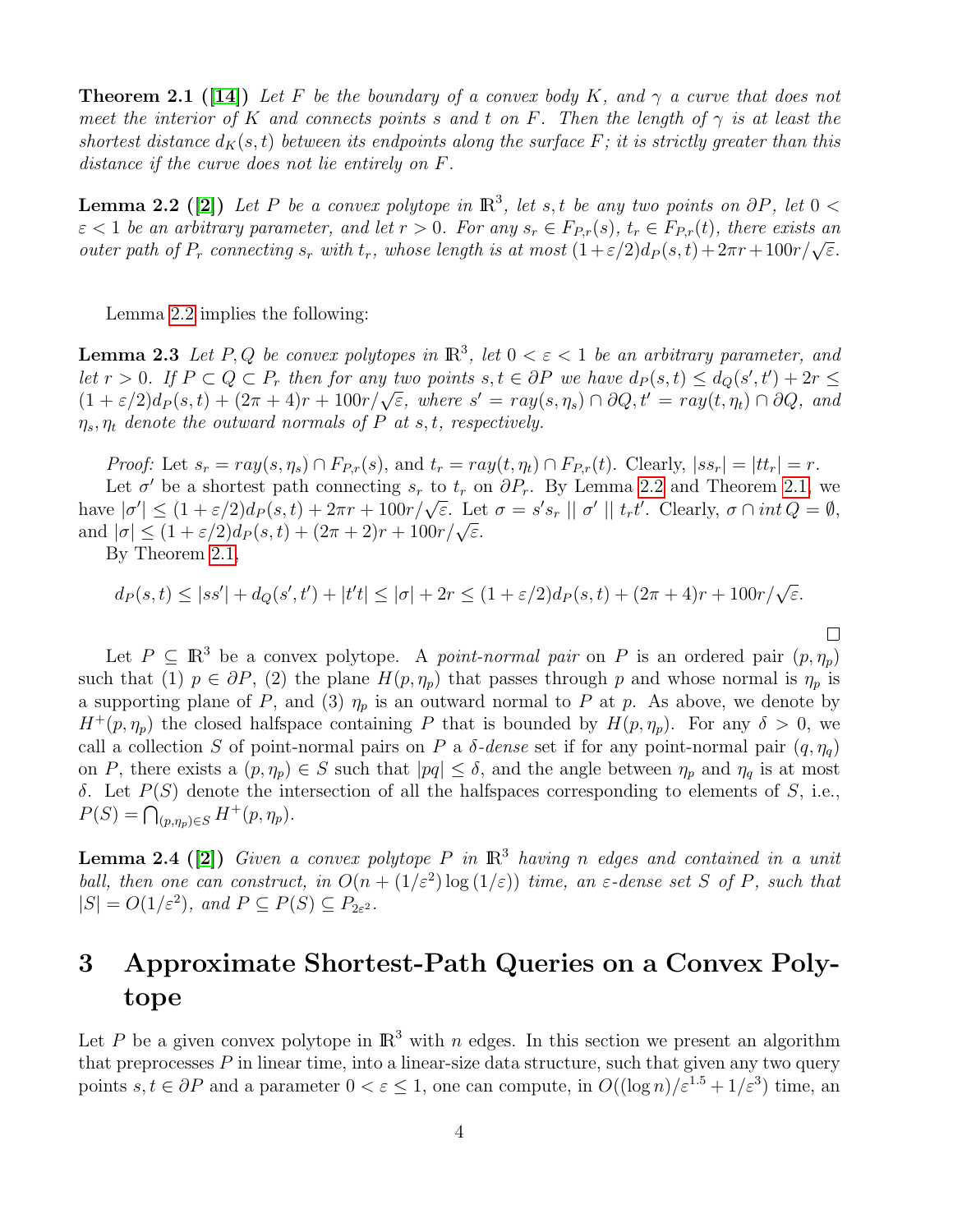outer path connecting s to t whose length  $\Delta_P(s,t)$  satisfies  $d_P(s,t) \leq \Delta_P(s,t) \leq (1+\varepsilon)d_P(s,t)$ . In Section [3.1,](#page-4-0) we describe an algorithm with linear preprocessing time that can answer, in  $O(\log n)$  time, a factor 8 approximate shortest-path queries. In Section [3.2,](#page-8-0) we show how to plug this new algorithm into the algorithm of [\[2\]](#page-13-5), resulting in the specified algorithm.

#### <span id="page-4-0"></span>3.1 A Constant Factor Approximation Algorithm

Given two points  $s, t \in \partial P$ , we assume, without loss of generality, that  $s = (0, 0, -l)$  and  $t = (0, 0, l)$ . For  $r \geq 0$ , let  $B(r)$  denote the axis parallel cube of side 2r centered at the origin. Let  $C(r) = \partial B(r) \setminus int P$ . Let  $s(r)$  and  $t(r)$  denote the lower and upper intersection points of  $C(r)$  with the z-axis, respectively. Note that these points are well-defined for  $r \geq l$ .

<span id="page-4-2"></span>**Lemma 3.1** For any  $r \geq l$ , there exists a path  $\sigma$  between s and t on  $\partial P$  such that  $\sigma \subset B(r)$ , if and only if  $s(r)$  and  $t(r)$  are connected in  $C(r)$ .

*Proof:* If the origin o lies on the boundary of P then  $st \subseteq \partial P$  and the lemma follows easily. Otherwise, for any  $x \in \partial B(r)$ , let  $f_r(x)$  denote the point  $ray(o, x) \cap \partial P$ . It easy to verify, that the function  $f_r$  is a continuous bijective deformation of  $\partial B(r)$  onto  $\partial P$ . In particular, given a path  $\sigma \subset B(r)$  connecting s to t on  $\partial P$ , then  $\sigma^{-1} = f_r^{-1}(\sigma)$  is connected,  $\sigma^{-1} \subset C(r)$ , and  $s' = f_r^{-1}(s), t' = f_r^{-1}(t) \in \sigma^{-1}$ , implying that  $\sigma^{-1}$  connects s' to t' in  $C(r)$ .

Conversely, if  $s(r)$  and  $t(r)$  are connected in  $C(r)$ , then there exists a path  $\gamma$  on  $C(r)$  connecting  $s(r)$  to  $t(r)$ . Clearly,  $f_r(\gamma)$  is connected, connects s to t on  $\partial P$ , and  $f_r(\gamma) \subset B(r)$ .  $\Box$ 

Consider the set  $V = \{-1, 0, 1\} \times \{-1, 0, 1\} \times \{-1, 1\}$  of 18 points on  $B(1)$ . Let  $s' = (0, 0, -1)$ ,  $t' = (0, 0, 1)$ . Define a set E of 28 straight segments, such that  $vw \in E$  if and only if  $v \neq w \in V$ , and either  $||v - w|| = 1$  or  $x(v) = x(w) = \pm 1$ , and  $y(v) = y(w) = \pm 1$ . The resulting graph  $G = (V, E)$  is depicted in Figure [2.](#page-5-1) For  $r > 0$ , let  $G(r) = (V, E(r))$ , where  $vw \in E(r)$  if  $vw \in E$ and the segment  $T_r(vw)$  does not intersect *int* P, where  $T_r(a) = ra$  is the linear scaling of  $\mathbb{R}^3$  by the factor r.

Clearly,  $G(r)$  is monotone increasing, that is,  $G(r') \subseteq G(r)$ , for any  $0 \leq r' \leq r$ . Moreover,  $G(0) = (V, \emptyset)$  and  $G(r) = G$ , for r sufficiently large.

<span id="page-4-1"></span>**Lemma 3.2** For  $r \geq l$ , the vertices s', t' in  $G(r)$  are connected if and only if  $s(r)$  and  $t(r)$  are connected in  $C(r)$ .

*Proof:* If s' and t' are connected by a path  $\sigma$  in  $G(r)$ , then the path  $T_r(\sigma)$  connects  $s(r)$  to  $t(r)$ , and satisfies  $T_r(\sigma) \subset C(r)$ .

Conversely, suppose that  $s(r)$  and  $t(r)$  are connected in  $C(r)$ . Let  $G_r = T_r(G)$  denote the natural embedding of the graph G into the boundary of  $B(r)$ .

Let  $\sigma$  be a path connecting  $s(r)$  to  $t(r)$  in  $C(r)$  (since  $C(r)$  is a polyhedral surface, we may assume that  $\sigma$  intersect each edge of  $G_r$  a finite number of times). For each face f of  $G_r$  (f is an axis-parallel square of side 1 or 2), such that  $\sigma \cap int f \neq \emptyset$ , let  $p_f$  and  $q_f$  be two intersection points of  $\sigma$  with  $\partial f$ , such that  $int \sigma(p_f, q_f) \subseteq int f$ . Partition  $\partial f$  into two Jordan arcs  $\gamma_1, \gamma_2$ with disjoint relative interiors such that the points  $p_f$  and  $q_f$  are their common endpoints.

By the convexity of P, it follows that either  $\gamma_1$  or  $\gamma_2$  avoids the interior of P, because  $\sigma(p_f, q_f) \cap int P = \emptyset$ . Assume, without loss of generality, that  $\gamma_1$  avoids the interior of P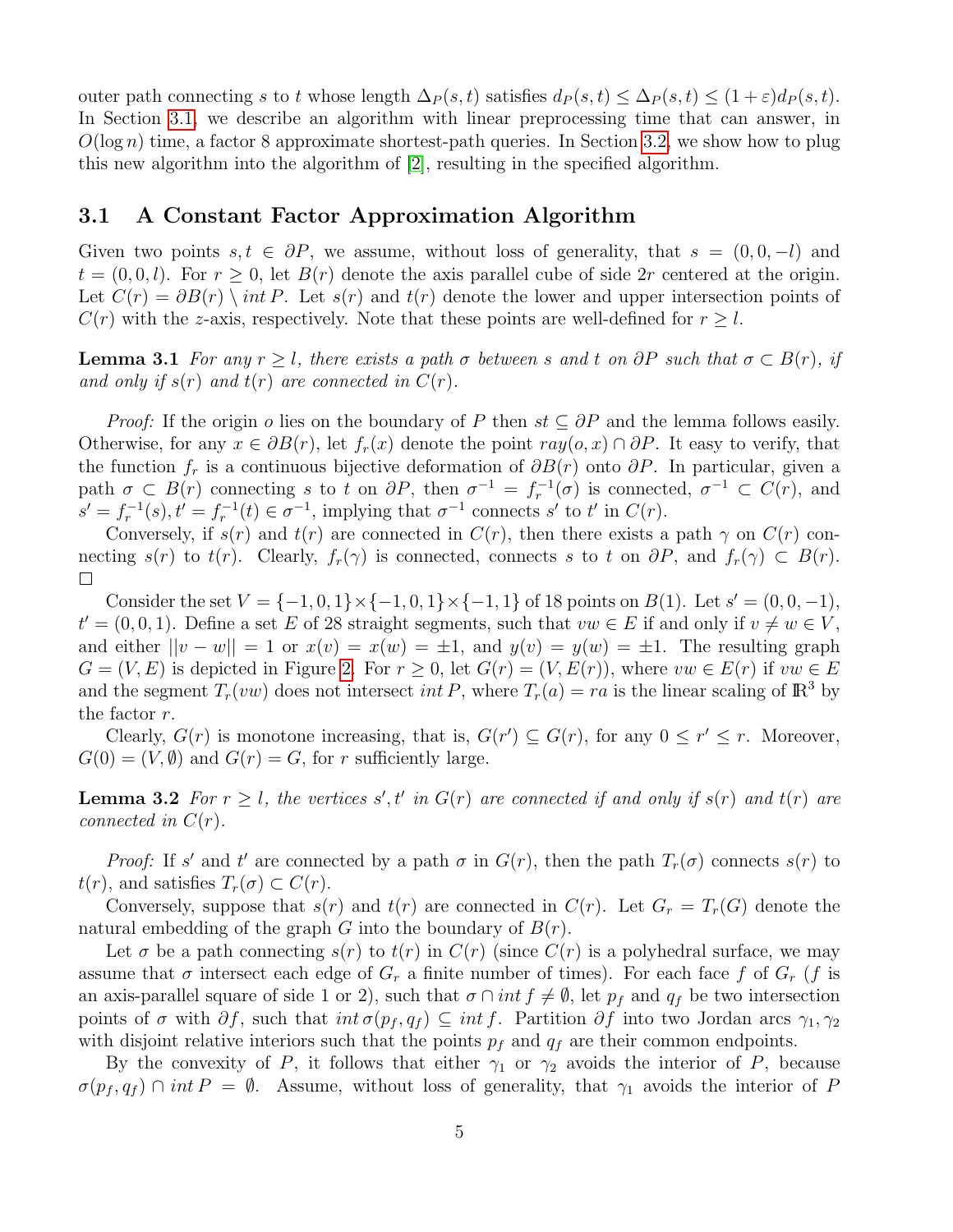

<span id="page-5-0"></span>Figure 1: A cube  ${\cal P}$  and the inflated set  ${\cal P}_r$ 



<span id="page-5-1"></span>Figure 2: The graph  $G$  defined on the boundary of the cube  $\mathcal{B}(1)$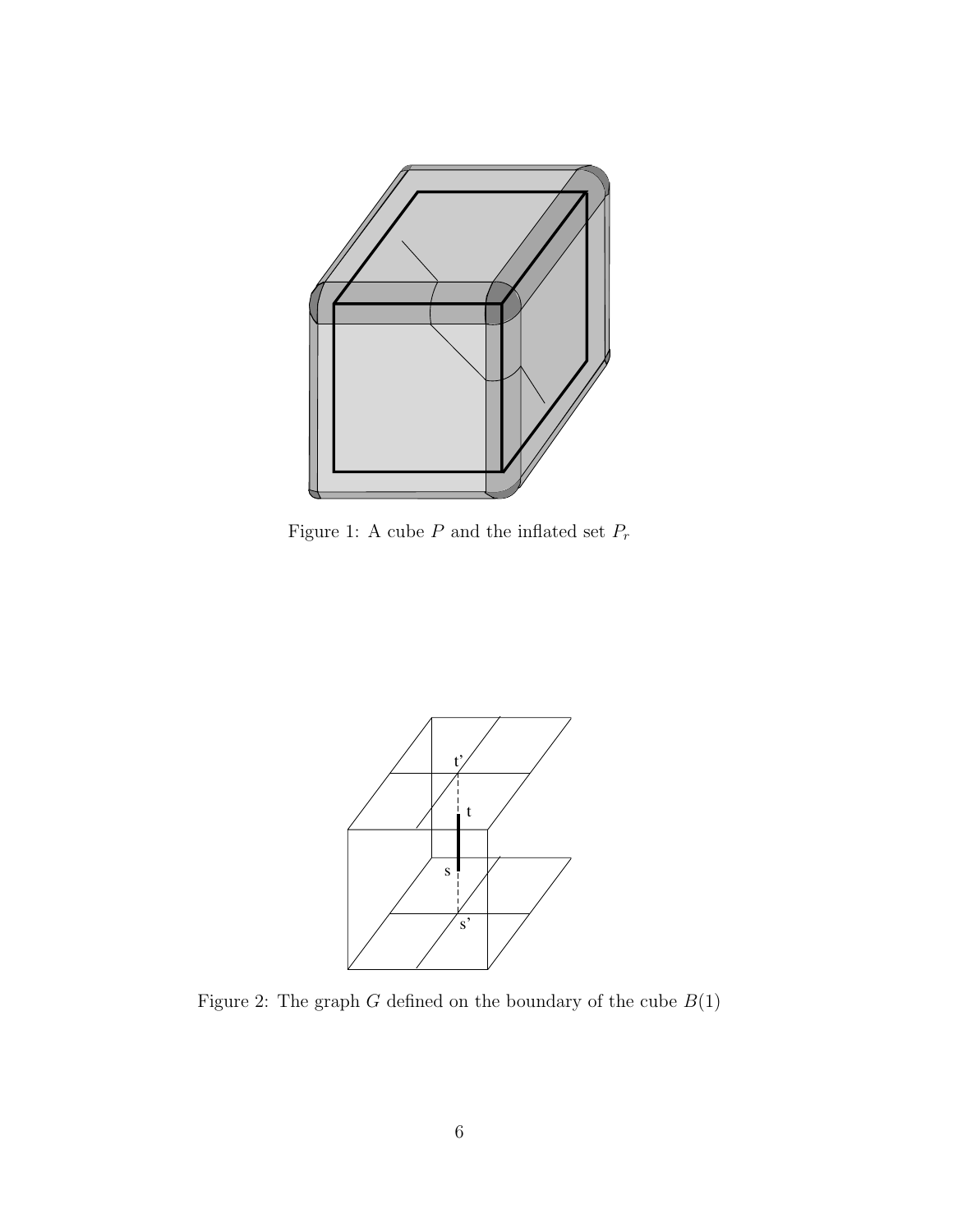(see Figure [3\)](#page-7-0). We then replace  $\sigma$  by the curve  $\sigma(s(r), p_f) \mid \mid \gamma_1 \mid \mid \sigma(q_f, t(r))$ . We repeat this replacement process for each connected portion of  $\sigma \cap int f$ , until  $\sigma \cap int f = \emptyset$ , and apply this procedure for all faces f of  $G_r$ . Let  $\sigma'$  be the resulting path.

Clearly,  $\sigma'$  lies completely on the edges of  $G_r$ , and it connects  $s(r)$  to  $t(r)$ . Moreover,  $\sigma'$ avoids the interior of P. This implies that  $s(r)$  and  $t(r)$  are connected in  $G_r$ , by a path that avoids the interior of P. Thus  $s'$  and  $t'$  are connected in  $G(r)$ .  $\Box$ 

It is easy to verify the following:

**Lemma 3.3** The length of the shortest path between s' and t' in any subgraph of  $G$  in which s' and  $t'$  are connected is at most 18, where all the horizontal edges of  $G$  have weight 1 and all the vertical edges have weight 2.

Actually, the subgraphs  $G(\cdot)$  of G have additional conditions imposed on them because of the convexity of P. By checking all possible subgraphs of G that comply with these "convexity" conditions, we get the following improvement, which only effects the constants of proportionality in the resulting algorithm.

<span id="page-6-0"></span>**Lemma 3.4** The length of the shortest path between s' and t' in any subgraph  $G(r)$  of G in which  $s'$  and  $t'$  are connected is at most 14, where the edges of  $G$  have the same weights as above.

Moreover, there exist a convex polytope P, a pair of points  $s, t \in \partial P$  and  $r > 0$  such that the length of the shortest path between s' and t' in  $G(r)$  is 14.

The upper bound follows from an exhaustive search through all possible subgraphs  $G(r)$  that we performed by a computer program. This can be also verified manually, but it is rather tedious to do so. The lower bound is depicted in Figure [4.](#page-7-1) The polytope  $P$  is the convex hull of all the black dots in that figure (in fact, we have to inflate  $P$  a little so that the black dots lie in its interior).

<span id="page-6-2"></span>**Lemma 3.5** Let  $r^*$  be the minimal value of r for which s' and t' belong to the same connected component of  $G(r)$ . Then  $2r^* \leq d_P(s,t) \leq 16r^*$ .

*Proof:* Let  $\gamma'$  be the path on  $C(r^*)$  corresponding to the shortest path between s' and t' in  $G(r^*)$ . By Lemma [3.4,](#page-6-0) the length of  $\gamma'$  is at most  $14r^*$ . Let  $\gamma = ss(r^*) \mid \mid \gamma' \mid \mid t(r^*)t$ . Clearly,  $|\gamma| \leq 16r^*$ . Since  $\gamma$  is an outer path of P connecting s to t, Theorem [2.1](#page-2-2) implies that  $d_P(s,t) \le 16r^*$ .

Lemma [3.2](#page-4-1) and Lemma [3.1](#page-4-2) imply that there exists a path  $\sigma' \subset B(r)$  connecting s to t on  $\partial P$ , if and only if s' and t' are connected in  $G(r)$ .

Let  $\sigma$  be a shortest path between s and t on  $\partial P$ . We claim that  $\sigma$  must intersect  $\partial B(r^*)$ , for otherwise s' and t' are connected in  $G(r^*)$ , and this also holds for  $r' < r^*$  sufficiently close to it. Hence the vertices s' and t' are connected in  $G(r')$ , a contradiction to the choice of  $r^*$ .

If  $\sigma$  intersects one of the vertical faces of  $B(r^*)$  then its length is at least  $2r^*$ . If  $\sigma$  intersects the top or bottom face of  $B(r^*)$ , then its length is also at least  $(r^*-l) + (r^*+l) = 2r^*$ .  $\Box$ 

<span id="page-6-1"></span>**Lemma 3.6** For an edge  $e \in E$ , let  $r(e)$  denote the minimal value of r for which  $e \in E(r)$ . Let  $e_1, \ldots, e_{28}$  be the edges of E ordered in increasing value of  $r(\cdot)$ . Then  $r^* = r(e_i)$ , where i is the smallest index for which s' and t' are connected in the graph  $G(r(e_i)) = (V, \{e_1, \ldots, e_i\}).$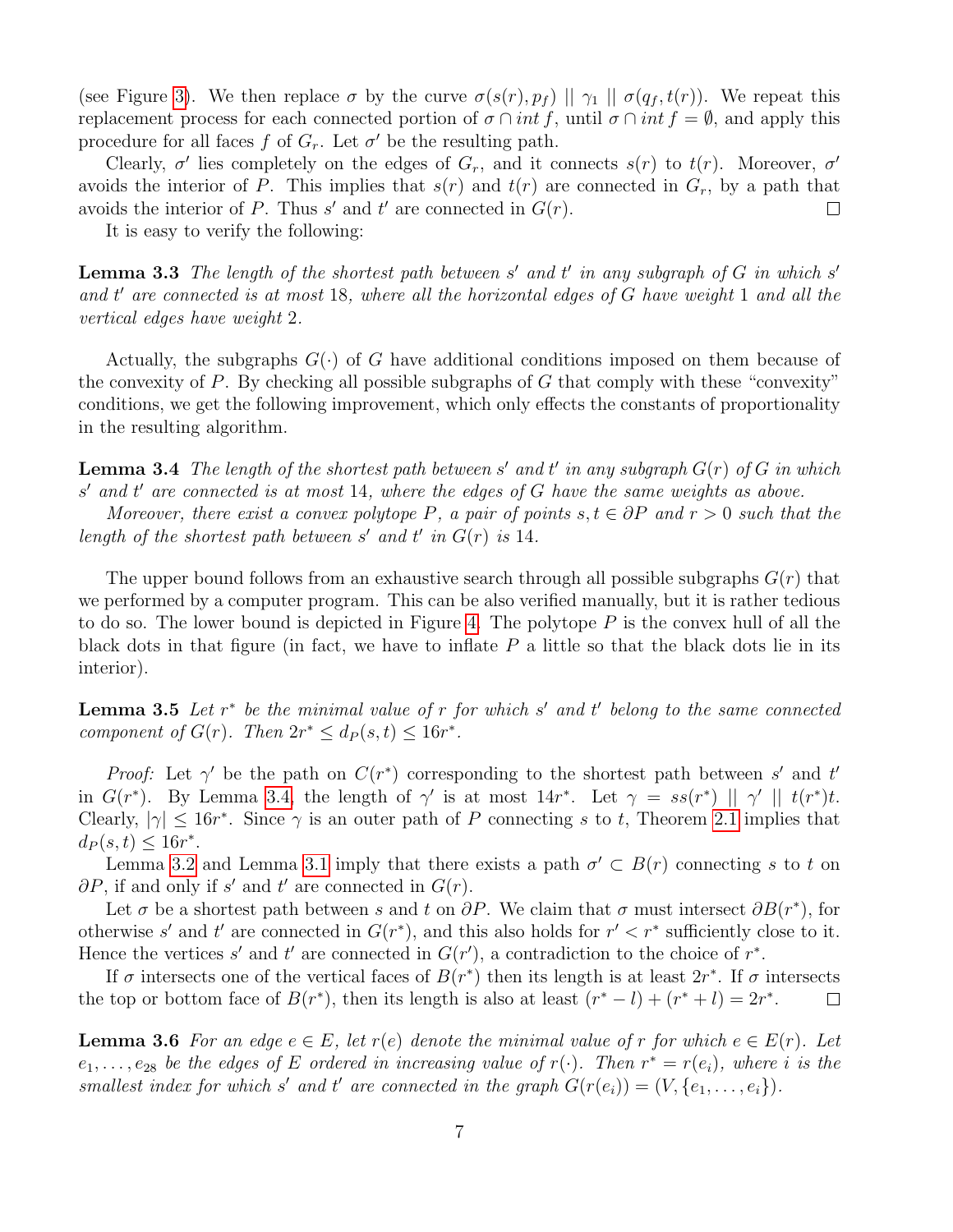

<span id="page-7-0"></span>Figure 3: Either  $\gamma_1$  or  $\gamma_2$  must avoid the interior of P.



<span id="page-7-1"></span>Figure 4: A path realizing the longest possible shortest path (of length 14) in a subgraph  $G(r)$ .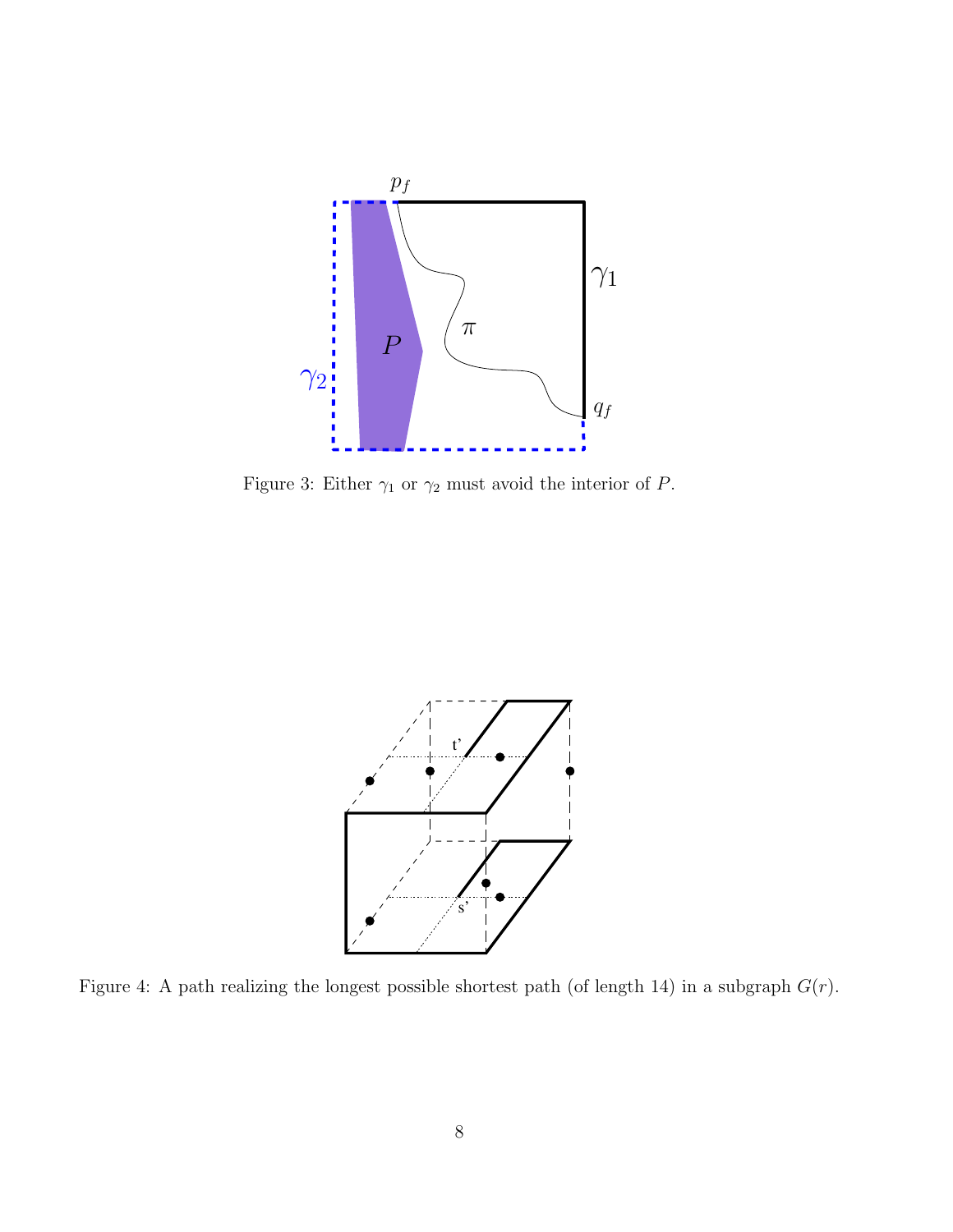Proof: Obvious.

<span id="page-8-1"></span>**Lemma 3.7** A convex polytope P with n edges in  $\mathbb{R}^3$  can be preprocessed in linear time, into a linear-size data structure, such that given any two points  $s, t \in \partial P$ , one can calculate, in  $O(\log n)$ time, a value  $\Delta_P(s,t)$  satisfying  $d_P(s,t) \leq \Delta_P(s,t) \leq 8d_P(s,t)$ .

*Proof:* We construct, in  $O(n)$  time, the Dobkin-Kirkpatrick hierarchical decomposition of P [\[7,](#page-13-7) [8\]](#page-13-8).

By Lemma [3.6,](#page-6-1) all we have to do is to compute, for each edge  $e = pq \in E$ , the value of  $r(e)$ , which is the minimal value of r for which  $e \in G(r)$ . Once these values are available, r<sup>\*</sup> can be obtained in  $O(1)$  time. (Recall that the graphs  $G(r)$  depend on s and t.)

The value of  $r(e)$  is the largest r such that  $T_r(e) \cap P \neq \emptyset$ . Thus, using the hierarchical decomposition of P, it is now possible to compute, in  $O(\log n)$  time, the two intersection points  $x_1, x_2$  between  $\partial P$  and the rays induced by  $T_r(p)$  and  $T_r(q)$  as r varies. Moreover, by locally inspecting  $\partial P \cap H$  near  $x_1, x_2$ , it can be decided whether any of these points is the last intersection point of  $T_r(e)$  with  $\partial P$ , where H is the plane spanned by the origin and e. If not, the required intersection point lies between  $x_1$  and  $x_2$  on  $\partial(P \cap H)$ . We can find this intersection point by performing an extreme-point query on  $P \cap H$ . Namely, we are looking for the maximal r for which  $l(r) \cap P \neq \emptyset$ , where  $l(r)$  is the line passing through  $T_r(e)$ . See Figure [5.](#page-11-0)

This can be easily done in  $O(\log n)$  time if we are given the hierarchical decomposition of the planar polygon  $P \cap H$ . This two-dimensional hierarchical decomposition (of  $P \cap H$ ) is stored implicitly in the three-dimensional hierarchical decomposition of P, and the query can be performed in  $O(\log n)$  time. See [\[8\]](#page-13-8) for details.

Thus, we can compute  $r(e)$  in  $O(\log n)$  time, for each edge e of G. Hence, as already noted, we can calculate  $r^*$  in  $O(\log n)$  time.

We return  $16r^*$  as our approximation value  $\Delta_P(s,t)$ . By Lemma [3.5,](#page-6-2)  $2r^* \leq d_P(s,t) \leq 16r^*$ , from which lemma follows. П

Remark 3.8 A constant factor approximation algorithm, similar to the algorithm of Lemma [3.7,](#page-8-1) was developed independently by Hershberger and Suri [\[10\]](#page-13-9).

## <span id="page-8-0"></span>3.2 An  $(1+\varepsilon)$ -Approximation Algorithm

Given a convex polytope P with n edges, two points  $s, t \in \partial P$ , and a parameter  $0 < \varepsilon \leq 1$ , the algorithm of  $[2]$  computes an outer path of P connecting s and t and approximating the shortest path, as follows (see [\[2\]](#page-13-5) for more details):

- Compute a crude approximation d satisfying  $d_P(s, t) \leq d \leq 2d_P(s, t)$ , using the algorithm of [\[11\]](#page-14-5). This stage takes  $O(n)$  time.
- Compute, in  $O(n)$  time, the Dobkin-Kirkpatrick hierarchical decomposition of P [\[7,](#page-13-7) [8\]](#page-13-8).
- Using d and the hierarchical decomposition of P, compute, in  $O((\log n + \log(1/\varepsilon))/\varepsilon^{1.5})$ time, an approximation polytope  $Q \supseteq P$  having  $O(1/\varepsilon^{1.5})$  faces, such that  $s, t \in \partial Q$  and  $d_P(s,t) \leq d_O(s,t) \leq (1+\varepsilon)d_P(s,t).$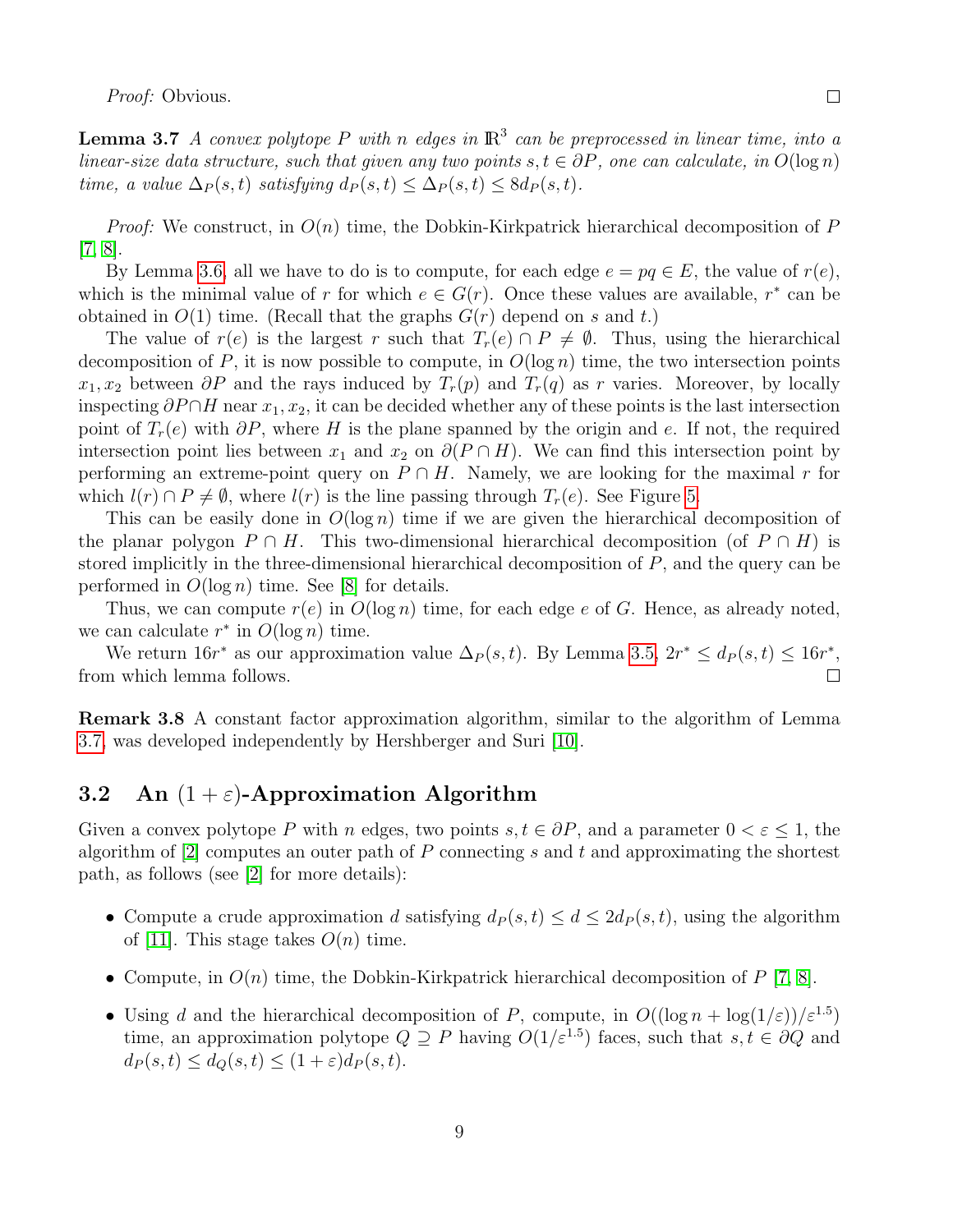• Using the algorithm of [\[4\]](#page-13-4), compute, in  $O(1/\varepsilon^3)$  time, the shortest path on  $\partial Q$  between s and t. This is the desired approximating outer path.

A more detailed inspection of the algorithm of  $[2]$  reveals that any approximation d, satisfying  $d_P(s,t) \leq d \leq c \cdot d_P(s,t)$  for some prescribed constant  $c > 1$ , can be used in the first stage of the algorithm. Thus, by moving the computation of the Dobkin-Kirkpatrick decomposition of P into the preprocessing stage, and by using the algorithm of Lemma [3.7](#page-8-1) instead of the algorithm of  $[11]$ , we get:

<span id="page-9-1"></span>**Theorem 3.9** A given convex polytope P with n edges can be preprocessed in  $O(n)$  time, such that given any two points s and t on  $\partial P$ , and a parameter  $\varepsilon > 0$ , one can construct a polygonal outer path of P between s and t, whose length is at most  $(1+\varepsilon)d_P(s,t)$ , and which consists of  $O(1/\varepsilon^{1.5})$  segments, in time  $O((\log n)/\varepsilon^{1.5} + 1/\varepsilon^3)$ .

**Remark 3.10** The outer path  $\sigma$  of P generated by the algorithm of Theorem [3.9](#page-9-1) can be projected onto  $\partial P$  in  $O(n \log(1/\varepsilon) + 1/\varepsilon^3)$  time, resulting in a path  $\sigma'$  on  $\partial P$ , such that  $|\sigma'| \leq |\sigma|$ . See [\[2\]](#page-13-5). Since there are (easy) cases where any path on  $\partial P$  between s and t has  $\Omega(n)$  edges, there is no hope of constructing approximate shortest path on  $\partial P$  itself in worst-case sublinear query time.

**Remark 3.11** Given a convex polytope P with n edges, the fastest known algorithm for computing a data-structure that supports queries of computing the length of the exact shortest path between any pair of points on  $\partial P$  is due to [\[1\]](#page-13-6); it requires  $O(n^6m^{1+\delta})$  space and preprocessing between any pair of points on *or* is due to [1], it requires  $O(n|m|)$  space and preprocessing<br>time, and answers a query in  $O((\sqrt{n}/m^{1/4}) \log m)$  time, where  $1 \le m \le n^2$ ,  $\delta > 0$  (and the constants of proportionality depends on  $\delta$ ).

# <span id="page-9-0"></span>4 Approximating the Geodesic Diameter of a Convex Polytope

In this section we present an efficient algorithm that approximates the geodesic diameter of a convex polytope in  $\mathbb{R}^3$ .

**Definition 4.1** (i) Given a convex polytope P in  $\mathbb{R}^3$ , we define the geodesic diameter of P to be

$$
\mathcal{D}_P = \max_{s,t \in \partial P} d_P(s,t).
$$

(ii) Given a subset  $S \subseteq \partial P$ , we denote by  $\Delta_P(S)$  the geodesic diameter of S on the boundary of P, namely

$$
\Delta_P(S) = \max_{s,t \in S} d_P(s,t).
$$

(iii) Let  $C(P)$  denote the smallest axis-parallel cube bounding P, and define the outer diameter of P to be  $\delta(P) = 6d$ , where d is the side length of  $C(P)$ .

<span id="page-9-2"></span>**Lemma 4.2** Given a convex polytope P with n edges in  $\mathbb{R}^3$ , the outer diameter  $\delta(P)$  of P can be calculated in linear time. Moreover,  $\delta(P)/6 \leq \mathcal{D}_P \leq \delta(P)$ .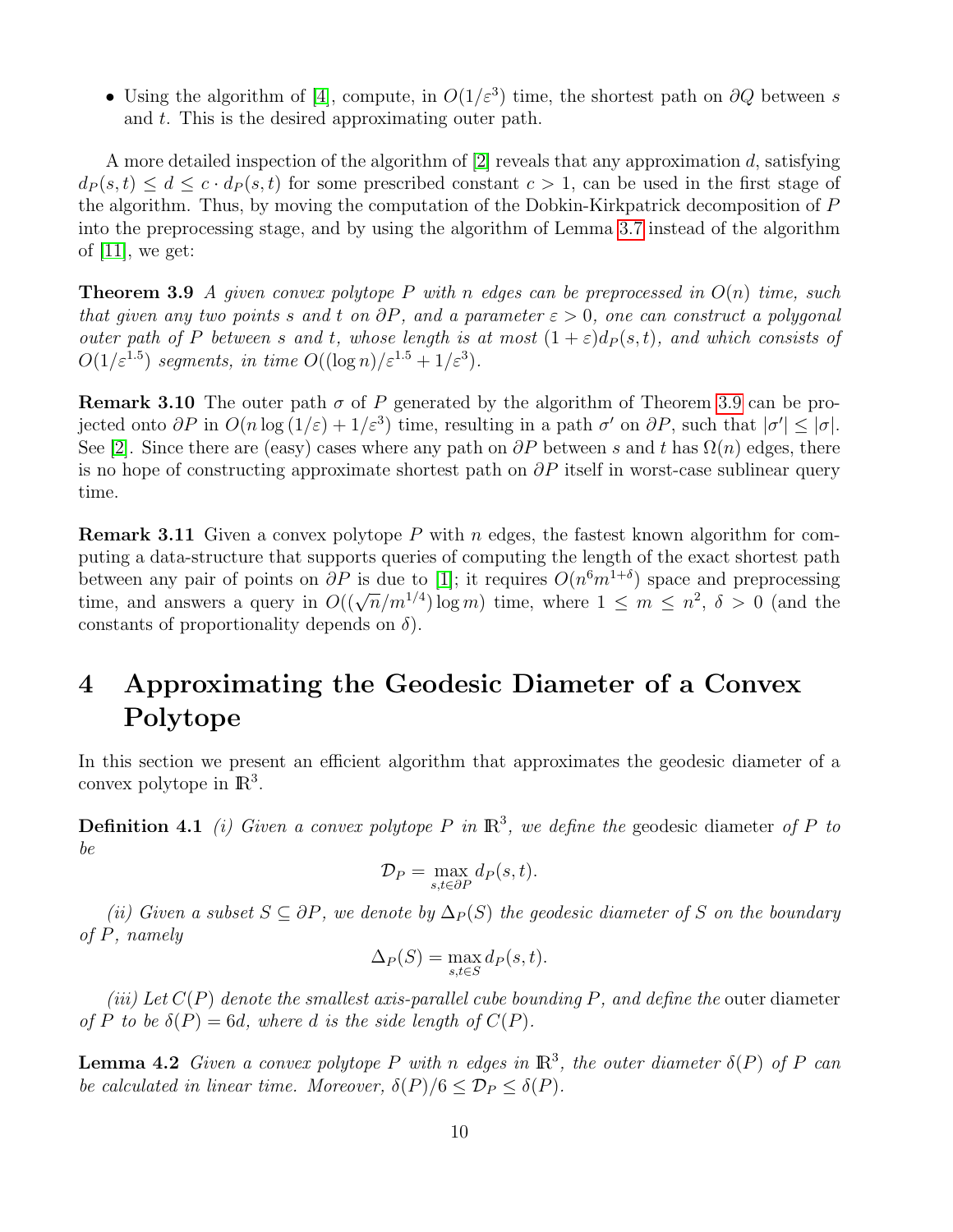*Proof:* Clearly,  $C(P)$ , and thus also  $\delta(P)$ , can be computed in linear time. Let  $d = \delta(P)/6$ be the edge length of  $C(P)$ . Since  $\partial P$  must contain two points s, t on opposite facets of  $C(P)$ , the Euclidean distance between s and t is  $\geq d$ , implying that  $\mathcal{D}_P \geq d_P(s,t) \geq d$ . It is also easy to verify that any pair of points on the boundary of  $P$  can be connected by an outer path of  $P$ of length at most  $\delta(P) = 6d$ . It follows that  $\delta(P)/6 = d \leq \mathcal{D}_P \leq \delta(P)$ .  $\Box$ 

The approximation algorithm is presented in Figure [6.](#page-11-1) The following Lemma prove the correctness of the algorithm, and describe it in more detail.

<span id="page-10-1"></span>**Lemma 4.3** Given a convex polytope  $P$  with n edges in  $\mathbb{R}^3$  such that  $1/6 \leq D_P \leq 1$ , and a parameter  $0 < \varepsilon \leq 1$ , then a pair of points  $\mathfrak{s}, \mathfrak{t} \in \partial \mathcal{P}$  can be calculated, in  $O(n + 1/\varepsilon^5)$  time, such that  $d_{\mathcal{P}}(\mathfrak{s}, \mathfrak{t}) > (1 - \varepsilon) \mathcal{D}_{\mathcal{P}}$ .

*Proof:* Let S be an  $(\varepsilon/100)$ -dense set of P, and let S' be an  $(\varepsilon^{3/4}/100)$ -dense set of P. By Lemma [2.4,](#page-3-2) such sets can be constructed in  $O(n + (1/\varepsilon^2) \log(1/\varepsilon))$  time. Let s, t be two points on  $\partial \mathcal{P}$  realizing the geodesic diameter of  $\mathcal{P}$ . Thus, there are two points  $(s', \eta_{s'}), (t', \eta_{t'}) \in S$  such that  $|ss'|, |tt'| \leq \varepsilon/100$  and  $e(\eta_s, \eta_{s'})$ ,  $e(\eta_t, \eta_{t'}) \leq \varepsilon/100$ , where  $\eta_s$ ,  $\eta_t$  are vectors normal to  $\mathcal{P}$  at s, t, respectively, and  $e(a, b)$  denotes the angle between the vectors a and b.

We claim that  $d_{\mathcal{P}}(s, s')$ ,  $d_{\mathcal{P}}(t, t') \leq \varepsilon/50$ . Indeed, put  $x = |ss'|$  and  $\psi = e(\eta_s, \eta_{s'})$ . Draw the planes H, H' that support  $P$  at s, s', and have normals  $\eta_s$ ,  $\eta_{s'}$ , respectively. Let W be the wedge bounded by H and H' and containing P. Let  $\sigma$  denote the shortest path on  $\partial W$  between s and s'. This path consists of two segments su, us', with a common endpoint u lying on  $H \cap H'$ . Moreover, the angle  $\alpha = \angle sus'$  is at least the obtuse dihedral angle between H and H'. That is  $\alpha > \pi - \psi$ . See Figure [7.](#page-15-0)

Put  $y = |su|, z = |us'|$ . By the cosine law,

$$
x^{2} = y^{2} + z^{2} - 2yz \cos \alpha = y^{2} + z^{2} + 2yz \cos(\pi - \alpha) \ge y^{2} + z^{2} + 2yz \cos \psi \ge (y + z)^{2} \cos \psi.
$$

Since  $\psi \leq \varepsilon/100 \leq 1/100$ , we have  $\cos \psi \geq 1/4$ , so  $y + z \leq 2x$ . Since  $\sigma = sus'$  is an outer path of P between s and s', we have  $d_p(s, s') \leq 2|ss'| \leq \varepsilon/50$ .

Thus,

$$
\mathcal{D}_{\mathcal{P}} = d_{\mathcal{P}}(s, t) \leq d_{\mathcal{P}}(s, s') + d_{\mathcal{P}}(s', t') + d_{\mathcal{P}}(t', t) \leq \varepsilon/25 + \Delta_{\mathcal{P}}(S).
$$

It follows that  $\mathcal{D}_{\mathcal{P}} \leq \varepsilon/25 + \Delta_{\mathcal{P}}(S) \leq (\varepsilon/2)\mathcal{D}_{\mathcal{P}} + \Delta_{\mathcal{P}}(S)$ , or

<span id="page-10-0"></span>
$$
\Delta_{\mathcal{P}}(S) \ge (1 - \varepsilon/2) \mathcal{D}_{\mathcal{P}}.\tag{1}
$$

Let  $Q = P(S') = \bigcap_{(p,\eta_p)\in S'} H^+(p,\eta_p)$ . The complexity of Q is  $O(1/\varepsilon^{3/2})$ , and, by Lemma [2.4,](#page-3-2)  $Q \subset \mathcal{P}_r$ , for  $r = \varepsilon^{3/2} / 5000$ .

For  $s \in S$ , let  $\mu_Q(s)$  denote the point  $ray(s, \eta_s) \cap \partial Q$ , where  $\eta_s$  denotes the outward normal to P at s. The mapping  $\mu_Q(\cdot)$  can be computed in  $O((1/\varepsilon^2) \log(1/\varepsilon))$  time, by preprocessing Q for ray shooting by computing, in  $O(1/\varepsilon^{3/2})$  time, the Dobkin-Kirkpatrick hierarchical decomposition of Q [\[7,](#page-13-7) [8\]](#page-13-8). For  $p \in S$ , one can use this decomposition to compute, in  $O(\log(1/\varepsilon))$  time, the intersection point between  $ray(p, \eta_p)$  and  $\partial Q$ .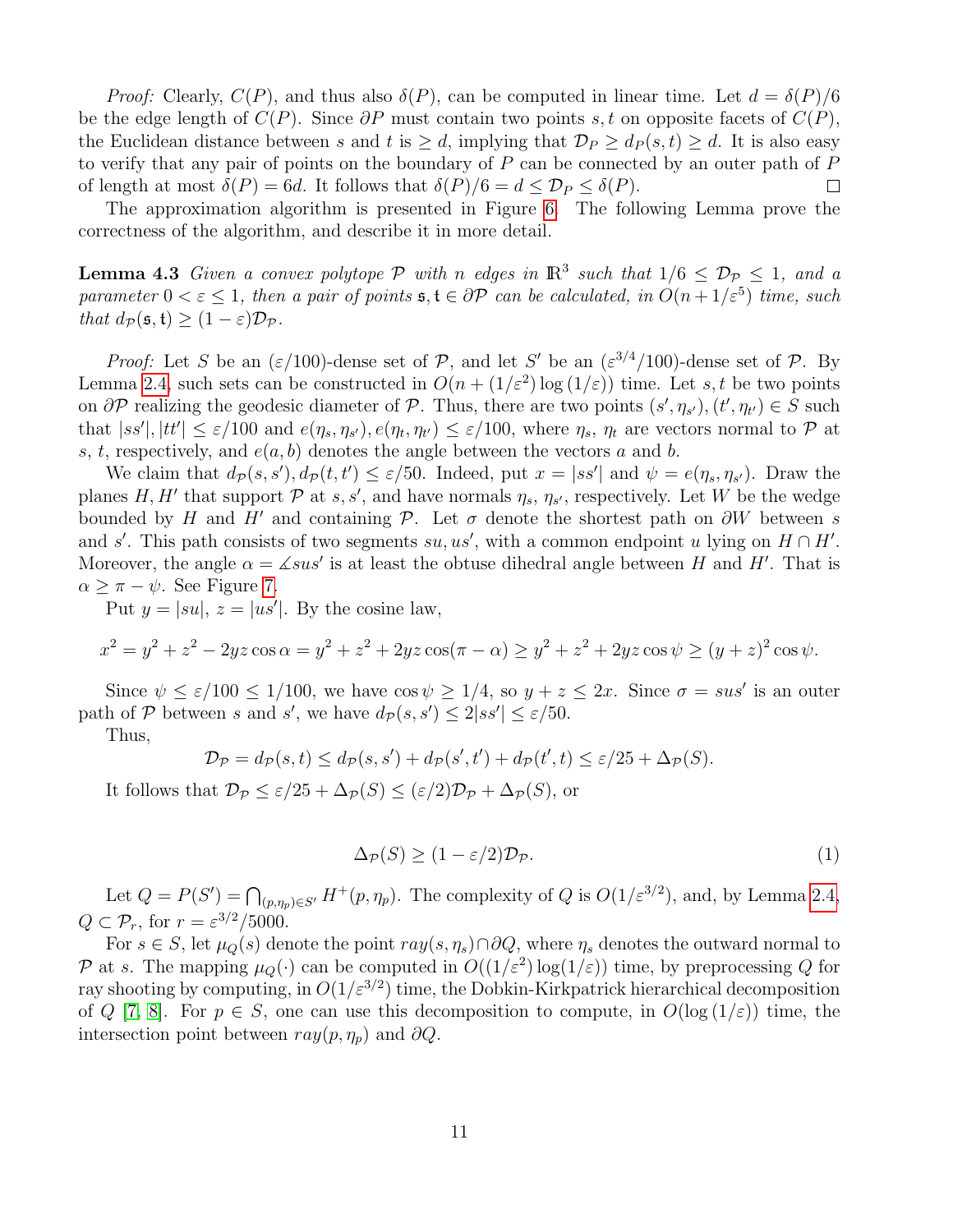

<span id="page-11-0"></span>Figure 5: Computing the minimal value for which edge  $e$  appears in  $G(r)$ .

#### ALGORITHM APPROXIMATE-GEODESIC-DIAMETER $(P, \varepsilon)$

Input: A convex polytope P, approximation factor  $\varepsilon$ 

Output: Two points  $\mathfrak{s}$ , t on the boundary of P, such that  $d_P(\mathfrak{s}, \mathfrak{t}) \geq (1 - \varepsilon) \mathcal{D}_P$ begin

Compute the outer diameter of P:  $\delta = \delta(P)$  $\mathcal{P} \leftarrow T_{1/\delta}(P)$ , where  $T_{1/\delta}(\cdot)$  us the linear scaling of  $\mathbb{R}^3$  by the factor  $1/\delta$  $S \leftarrow DenseSet(\mathcal{P}, \varepsilon/100), S' \leftarrow DenseSet(\mathcal{P}, \varepsilon^{3/4}/100)$  $Q = P(S') = \bigcap_{(p,\eta_p)\in S'} H^+(p,\eta_p)$ Project the points of S to the boundary of Q:  $\mu_Q(S) \leftarrow \left\{ \mu_Q(s) \middle|$  $s \in S$ , where  $\mu_Q(s) = ray(s, \eta_s) \cap \partial Q$ for each  $s \in \mu_Q(S)$  do Compute the distance  $d_Q(s, t)$ , for all  $t \in \mu_Q(S)$ ) end for Let  $\mathfrak{s}$ ,  $\mathfrak{t}$  be the pair of points of S for which  $d_Q(\mu_Q(\mathfrak{s}), \mu_Q(\mathfrak{t}))$  is maximal

return  $T_{\delta}(\mathfrak{s}), T_{\delta}(\mathfrak{t})$ end APPROXIMATE-GEODESIC-DIAMETER

<span id="page-11-1"></span>Figure 6: Algorithm for computing an approximated geodesic diameter of a polytope.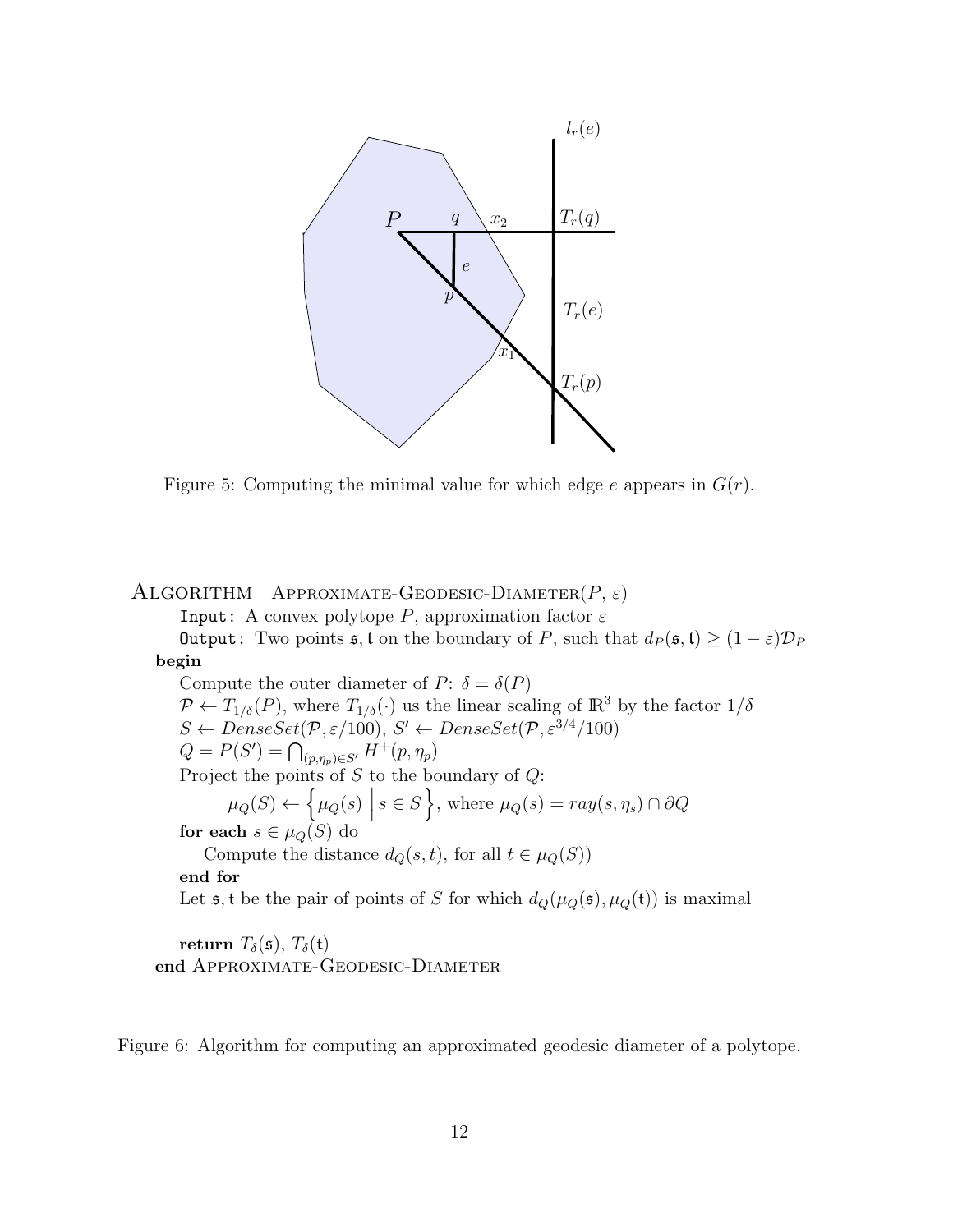Applying Lemma [2.3,](#page-3-3) with this value of r and with  $\varepsilon/2$ , we obtain

$$
d_{\mathcal{P}}(s,t) \leq d_{Q}(\mu_{Q}(s), \mu_{Q}(t)) + 2r \leq (1+\varepsilon/4)d_{\mathcal{P}}(s,t) + (1/400)\varepsilon^{3/2} + (\sqrt{2}/50)\varepsilon
$$
  

$$
\leq d_{\mathcal{P}}(s,t) + \left(\frac{1}{4}\varepsilon + \frac{6}{400}\varepsilon^{3/2} + \frac{6\sqrt{2}}{50}\varepsilon\right)\mathcal{D}_{\mathcal{P}} \leq d_{\mathcal{P}}(s,t) + (\varepsilon/2)\mathcal{D}_{\mathcal{P}},
$$

for any  $s, t \in S$ .

Let  $\mathfrak{s}$ , t be two points in S for which  $d = d_Q(\mu_Q(\mathfrak{s}), \mu_Q(\mathfrak{t}))$  is maximal. The above inequality implies

$$
\Delta_{\mathcal{P}}(S) \le d_Q(\mu_Q(\mathfrak{s}), \mu_Q(\mathfrak{t})) + 2r \le d_{\mathcal{P}}(\mathfrak{s}, \mathfrak{t}) + (\varepsilon/2) \mathcal{D}_{\mathcal{P}}.
$$

Hence, by  $(1)$ ,

$$
d_{\mathcal{P}}(\mathfrak{s},\mathfrak{t}) \geq \Delta_{\mathcal{P}}(S) - (\varepsilon/2)\mathcal{D}_{\mathcal{P}} \geq (1-\varepsilon/2)\mathcal{D}_{\mathcal{P}} - (\varepsilon/2)\mathcal{D}_{\mathcal{P}} = (1-\varepsilon)\mathcal{D}_{\mathcal{P}}.
$$

As for the time complexity, the distances from a fixed point  $\mu_Q(p)$  to all other points of  $\mu_Q(S)$ along Q, can be calculated, in  $O(1/\varepsilon^3)$  time, by the algorithm of [\[4\]](#page-13-4). Thus, the pair of points realizing d can be calculated in  $O(1/\varepsilon^5)$  time.  $\Box$ 

**Theorem 4.4** Given a convex polytope P in  $\mathbb{R}^3$  with n edges, and a parameter  $0 < \varepsilon \leq 1$ , one can compute, in  $O(n + 1/\varepsilon^5)$  time, a pair of points  $\mathfrak{s}, \mathfrak{t} \in \partial P$  and a value  $\Delta$ , such that  $d_P(\mathfrak{s}, \mathfrak{t}) \geq (1 - \varepsilon) \mathcal{D}_P$  and  $(1 - \varepsilon) \mathcal{D}_P \leq \Delta \leq (1 + \varepsilon) \mathcal{D}_P$ .

*Proof:* Compute in linear time the outer diameter  $\delta = \delta(P)$ . Let  $\mathcal{P} = T_{1/\delta}(P)$ , where  $T_{1/\delta}(\cdot)$ is the linear scaling of  $\mathbb{R}^3$  by the factor  $1/\delta$ . By Lemma [4.2,](#page-9-2)  $1/6 \leq \mathcal{D}_{\mathcal{P}} \leq 1$ .

By Lemma [4.3,](#page-10-1) a pair of points  $\mathfrak{s}'$ ,  $\mathfrak{t}'$  of  $\partial \mathcal{P}$  can be calculated in  $O(n + 1/\varepsilon^5)$  time, such that

<span id="page-12-1"></span>
$$
d_{\mathcal{P}}(\mathfrak{s}', \mathfrak{t}') \ge (1 - \varepsilon) \mathcal{D}_{\mathcal{P}}.\tag{2}
$$

Let  $\mathfrak{s}, \mathfrak{t}$  be the points on  $\partial P$  corresponding to  $\mathfrak{s}', \mathfrak{t}'$ , respectively. Then, by multiplying [\(2\)](#page-12-1) by δ, it follows that  $d_P$  ( $\mathfrak{s}, \mathfrak{t}$ ) ≥ (1 −  $\varepsilon$ ) $\mathcal{D}_P$ .

Using the algorithm of [\[2\]](#page-13-5), we can compute in  $O(n + 1/\varepsilon^3)$  time an  $\varepsilon$ -approximation  $\Delta$  to  $d_P(\mathfrak{s}, \mathfrak{t})$ , such that  $(1 - \varepsilon)\mathcal{D}_P \leq \Delta \leq (1 + \varepsilon)\mathcal{D}_P$ .  $\Box$ 

Remark 4.5 The fastest exact algorithm for computing the geodesic diameter of a convex polytope in  $\mathbb{R}^3$  is due to Agarwal et al. [\[1\]](#page-13-6), and runs in  $O(n^8 \log n)$  time.

## <span id="page-12-0"></span>5 Conclusions

In this paper we have presented two simple and efficient algorithms for computing approximate solutions to problems involving shortest paths on the surface of a convex polytope in 3-space. We conclude by mentioning a few open problems.

• Can an  $\varepsilon$ -approximate shortest path between two points on a polyhedral terrain, or on the surface of a nonconvex polyhedron, be computed in time that is near-linear in the number of edges? A recent subquadratic solution has been announced by Varadarajan and Agarwal [\[18\]](#page-14-7).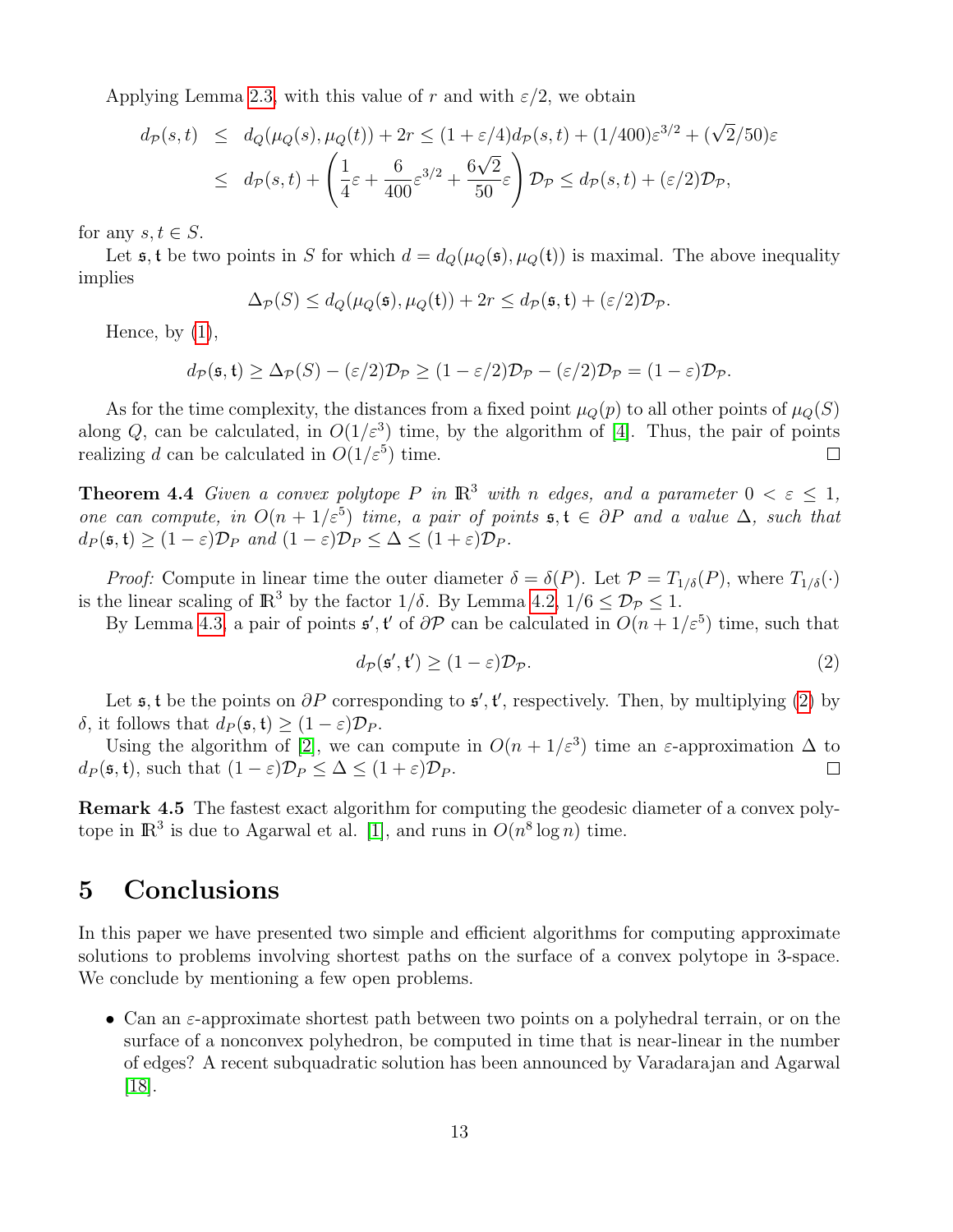- Can the exact shortest path between two points on a convex polyhedron be computed in near-linear time? in subquadratic time?
- A geodesic path on a convex polytope  $P$  is a path which is locally optimal. (i.e., it can not be made shorter by a "local" shortcut; in other words, it is a polygonal path with vertices only on edges of  $P$ , so that the angles between two consecutive segments and the edge of P to which they are adjacent are equal.) Clearly, a shortest path is geodesic. Can one compute a geodesic path between two points on a convex polyhedron in subquadratic time?

### Acknowledgments

The author wishes to thank Pankaj Agarwal and Micha Sharir for helpful discussions concerning the problems studied in this paper and related problems.

The author also wish to thank the referees for their comments and suggestions.

# References

- <span id="page-13-6"></span>[1] [P. K. Agarwal,](http://www.cs.duke.edu/~pankaj) [B. Aronov,](http://cis.poly.edu/~aronov/) [J. O'Rourke,](http://cs.smith.edu/~orourke/) and C. A. Schevon. Star unfolding of a polytope with applications. *SIAM J. Comput.*, 26:1679–1713, 1997.
- <span id="page-13-5"></span>[2] [P. K. Agarwal,](http://www.cs.duke.edu/~pankaj) [S. Har-Peled,](http://www.uiuc.edu/~sariel) [M. Sharir,](http://www.math.tau.ac.il/~michas) and [K. R. Varadarajan.](http://www.cs.uiowa.edu/~kvaradar/) Approximate shortest paths on a convex polytope in three dimensions. [J. Assoc. Comput. Mach.](http://www.acm.org/jacm/), 44:567–584, 1997.
- <span id="page-13-0"></span>[3] [J. F. Canny](http://www.cs.berkeley.edu/~jfc/) and J. H. Reif. New lower bound techniques for robot motion planning problems. In Proc. 28th Annu. IEEE Sympos. Found. Comput. Sci., pages 49–60, 1987.
- <span id="page-13-4"></span>[4] J. Chen and Y. Han. Shortest paths on a polyhedron; Part I: computing shortest paths. Int. J. Comput. Geom. & Appl., 6(2):127–144, 1996.
- <span id="page-13-1"></span>[5] J. Choi, J. Sellen, and C. K. Yap. Approximate Euclidean shortest path in 3-space. In Proc. 10th Annu. ACM Sympos. Comput. Geom., pages 41–48, 1994.
- <span id="page-13-2"></span>[6] [K. L. Clarkson.](http://cm.bell-labs.com/who/clarkson/) Approximation algorithms for shortest path motion planning. In Proc. 19th Annu. ACM Sympos. Theory Comput., pages 56–65, 1987.
- <span id="page-13-7"></span>[7] D. P. Dobkin and D. G. Kirkpatrick. A linear algorithm for determining the separation of convex polyhedra. J. Algorithms, 6:381–392, 1985.
- <span id="page-13-8"></span>[8] D. P. Dobkin and D. G. Kirkpatrick. Determining the separation of preprocessed polyhedra – a unified approach. In Proc. 17th Internat. Colloq. Automata Lang. Program., volume 443 of Lect. Notes in Comp. Sci., pages 400–413. Springer-Verlag, 1990.
- <span id="page-13-3"></span>[9] [S. Har-Peled.](http://www.uiuc.edu/~sariel) Constructing approximate shortest path maps in three dimensions. SIAM J. Comput., 28(4):1182–1197, 1999.
- <span id="page-13-9"></span>[10] J. Hershberger. personal communication. 1997.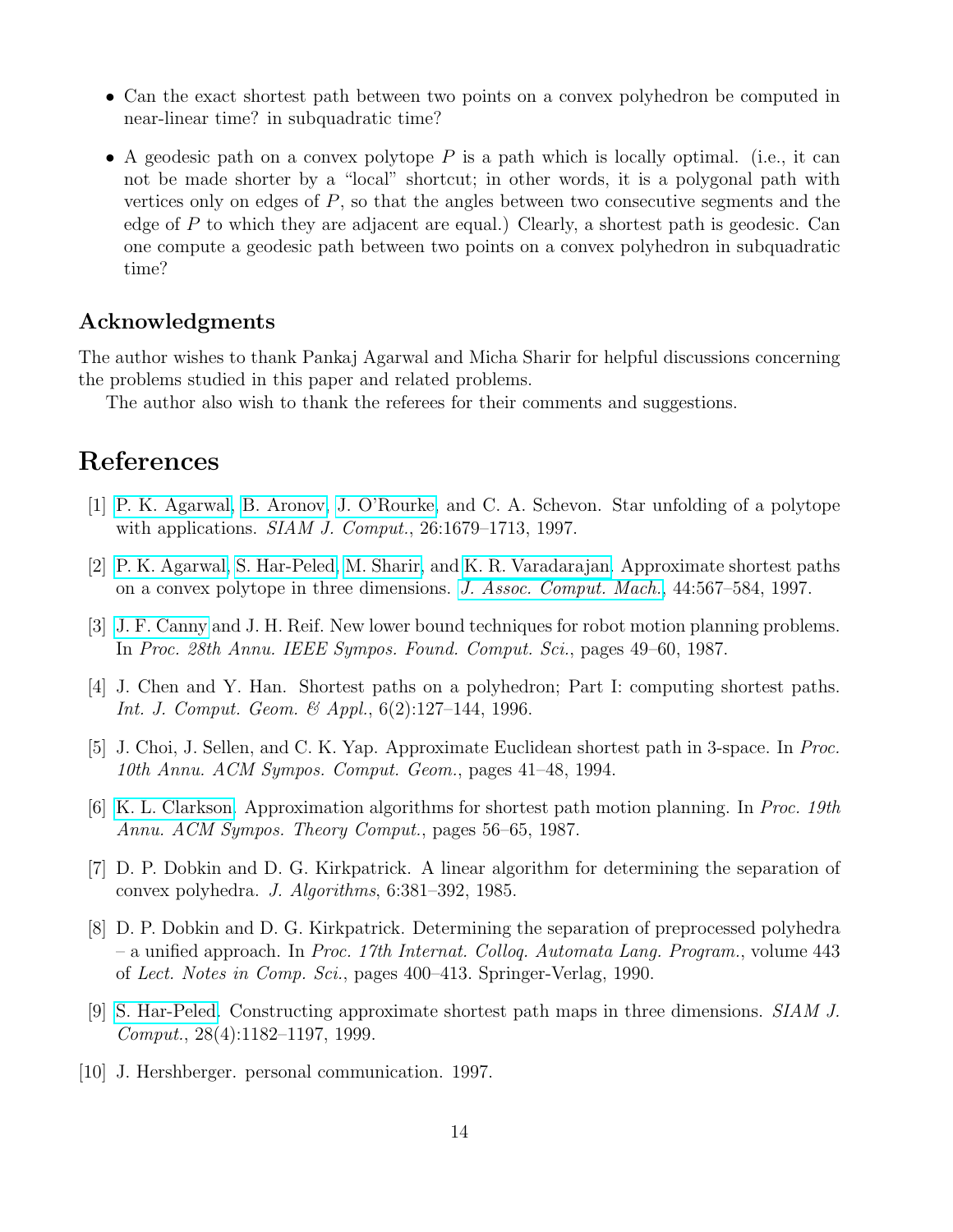- <span id="page-14-5"></span>[11] J. Hershberger and S. Suri. Practical methods for approximating shortest paths on a convex polytope in  $\mathbb{R}^3$ . In Proc. 6th ACM-SIAM Sympos. Discrete Algorithms, pages 447–456, 1995.
- <span id="page-14-4"></span>[12] J. S.B. Mitchell, [D. M. Mount,](http://www.cs.umd.edu/~mount/) and C. H. Papadimitriou. The discrete geodesic problem. SIAM J. Comput., 16:647–668, 1987.
- <span id="page-14-2"></span>[13] C. H. Papadimitriou. An algorithm for shortest-path motion in three dimensions. Inform. Process. Lett., 20:259–263, 1985.
- <span id="page-14-6"></span>[14] A. V. Pogorelov. Extrinsic Geometry of Convex Surfaces, volume 35 of Translations of Mathematical Monographs. Amer. Math. Soc., 1973.
- <span id="page-14-0"></span>[15] J. H. Reif and J. A. Storer. A single-exponential upper bound for finding shortest paths in three dimensions. [J. Assoc. Comput. Mach.](http://www.acm.org/jacm/), 41(5):1013–1019, 1994.
- <span id="page-14-1"></span>[16] [M. Sharir.](http://www.math.tau.ac.il/~michas) On shortest paths amidst convex polyhedra. SIAM J. Comput., 16:561–572, 1987.
- <span id="page-14-3"></span>[17] [M. Sharir](http://www.math.tau.ac.il/~michas) and A. Schorr. On shortest paths in polyhedral spaces. SIAM J. Comput., 15:193–215, 1986.
- <span id="page-14-7"></span>[18] [K. R. Varadarajan](http://www.cs.uiowa.edu/~kvaradar/) and [P. K. Agarwal.](http://www.cs.duke.edu/~pankaj) Approximating shortest paths on a nonconvex polyhedron. In Proc. 38th Annu. IEEE Sympos. Found. Comput. Sci., pages 182–191, 1997.